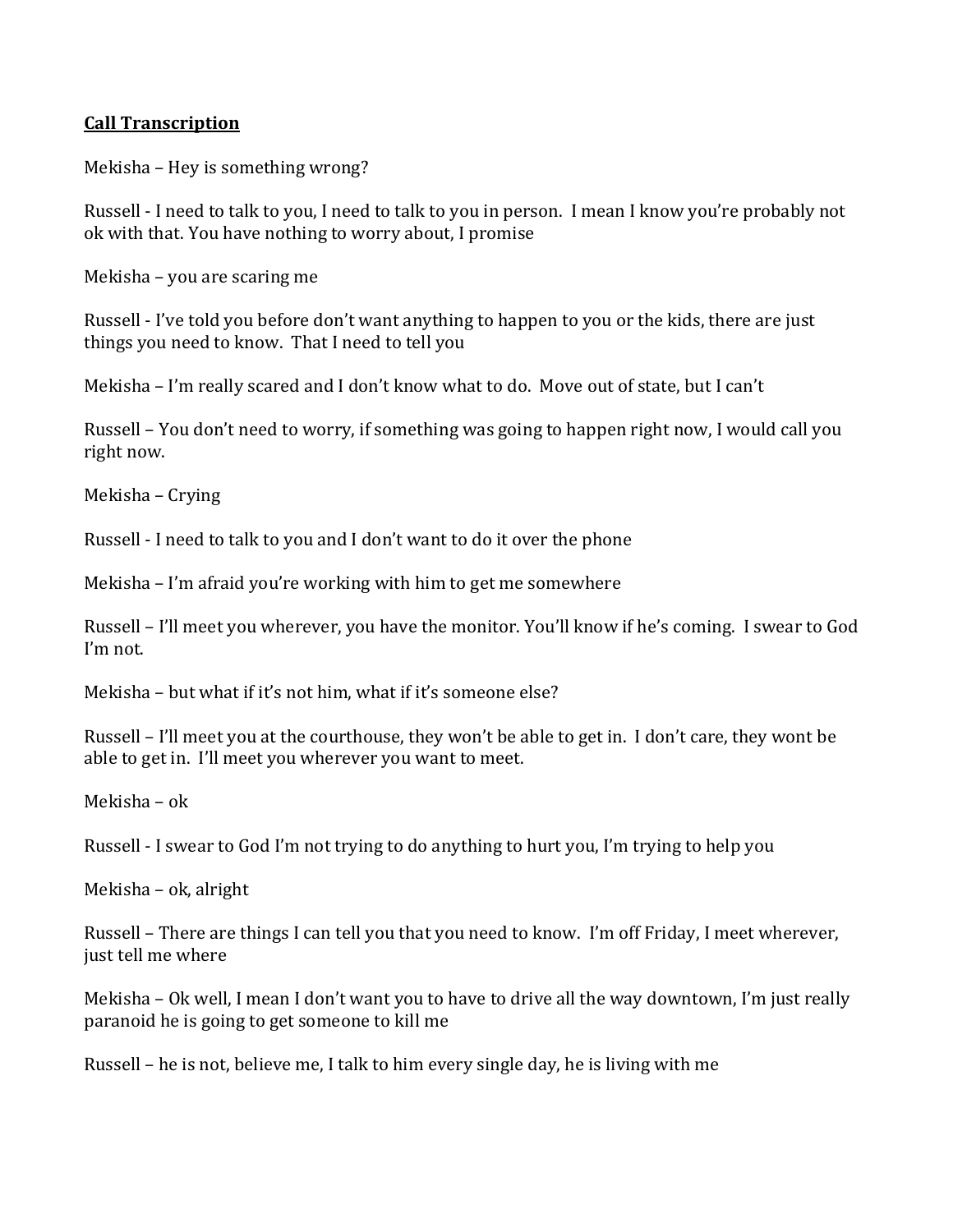Mekisha – well I didn't know where he was living, I don't know anything, I don't know what his state of mind is

Russell – I promise I would tell you, I got the money for his bond

Mekisha – I don't care

Russell – I know, I am telling you this because I want you to trust me. I wont let him hurt you or anyone close to you

Mekisha - ok

Russell – there are things you need to know and I'm only trying to help you

Mekisha – sure you don't mind coming to court

Russell – no that's fine

Mekisha – I'll be done about noon…….well do you think its ok to wait until Friday?

Russell - Yes, if it wasn't I'd tell you

Mekisha – Ok because I'm severely freaked out right now.

Russell – I don't know Jason very well, I haven't known him my whole life

Mekisha – well I do know him Russell

Russell – I know, I've gotten to know him and he's a different character, he's very smart. I didn't know him, but I know him now.

Mekisha – but you don't, you only know the bits and pieces of him that he lets you know……you still don't know what he's capable of

Russell – you're right I don't really know him. You don't need to worry about him, he has no intent on harming you…

Mekisha – but my divorce is over

Russell – well, I don't want to do this over the phone, I want to do it in person. I feel like this, he's told me things a couple of times that I am not comfortable with. If I don't do something, I won't be able to live with myself if certain things take place, things like that.

Mekisha – OK

Russell – if I tell you, I feel like there are things you can do to stop it.